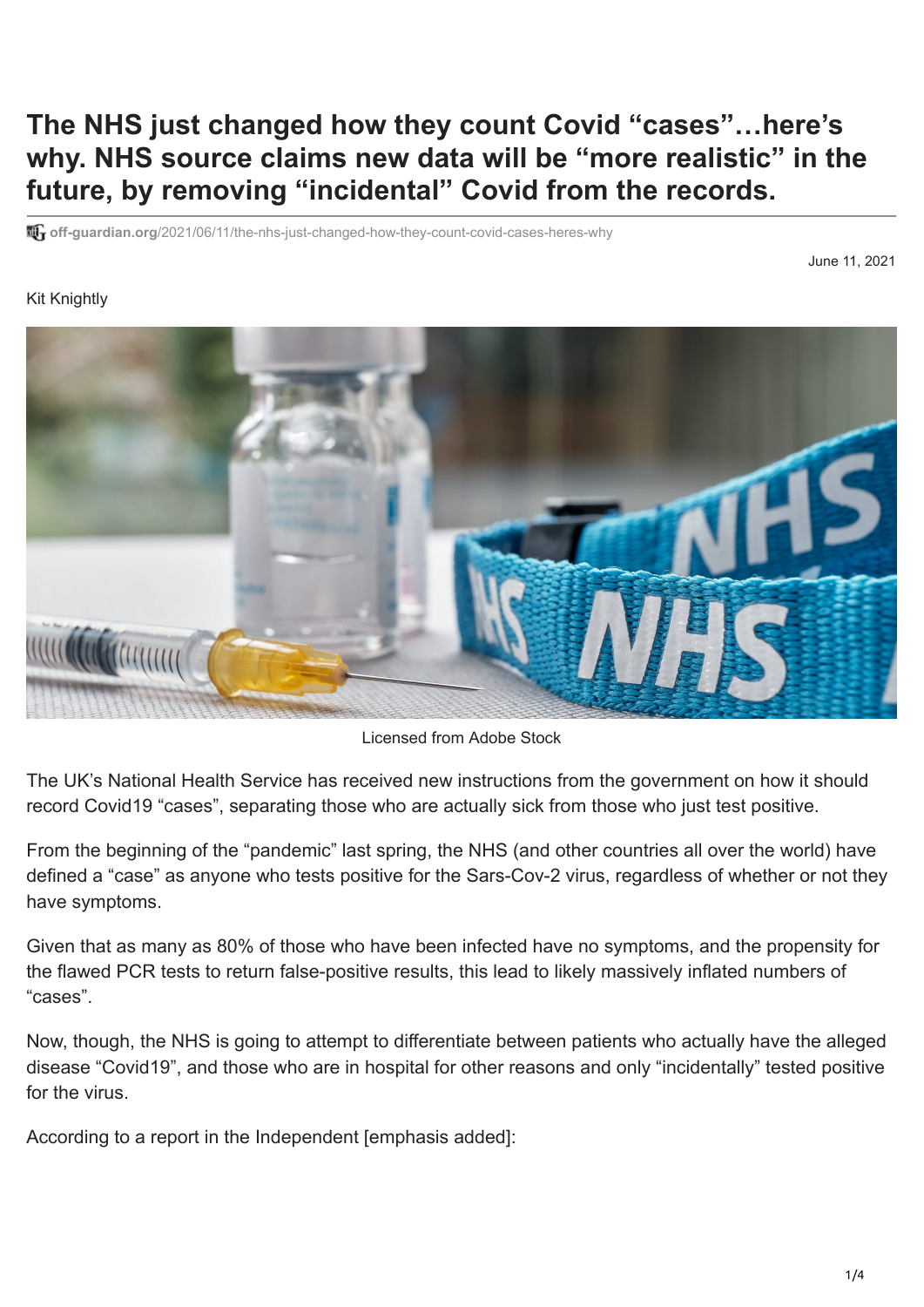NHS England has instructed hospitals to make the change to the daily flow of data sent by NHS trusts […] Hospitals have been told to change the way they collect data on patients infected with coronavirus to **differentiate between those actually sick with symptoms and those who test positive while seeking treatment for something else.**

The distinction between "with" and "from" in Covid deaths – and "with" and "for" in hospitalisations – has been one Covid sceptics all over the world have been keen to make for over a year, but this is the first time any institution has really recognised the difference. And, certainly, it's the first time any healthcare service has endeavoured to actually catalogue them differently.

So what does the NHS expect the impact of this change to be? Again, from the Independent:

One NHS source said the new data would be "more realistic" as not all patients were sick with the virus, adding: "But it will make figures look better as there have always been some, for example stroke [patients], who also had Covid as an incidental finding".

That's a frank admission, and an important one.

For the last eighteen months, voices all over the alternate media have been saying the Covid numbers are unrealistic, specifically because they include people who were *never actually sick*. We have been called "deniers" and "conspiracy theorists" for our trouble.

But now an NHS source has actually said, going forward, the Covid data will be *"more realistic"* as it will discount all the patients where Covid was only *"an incidental finding"*. This is a bigger story than the media coverage suggests – only the Indy and [Telegraph](https://www.telegraph.co.uk/news/2021/06/10/covid-data-change-will-give-better-picture-pressure-hospitals/) are covering it right now, and neither with the focus it deserves.

NHS England is, essentially, tucking away a covert admission that a lot of their fear-mongering statistics were never "realistic"

Why would they do this? And why now?

Well, here's what they claim [emphasis added]:

[The NHS said] the move was being done to help **analyse the effect of the vaccine programme** and whether it was successfully reducing Covid-19 sickness.

But it doesn't really make any sense, when you think about it.

It will *"help analyse the effect of the vaccine programme"*? How so?

How does changing the definition at this point possibly help "analyse" anything? Doesn't it confuse the issue?

Won't it, in fact, effectively reduce the numbers of official "covid cases"? Doesn't making the numbers *"look better"*, at this stage, make the "vaccine" appear more effective?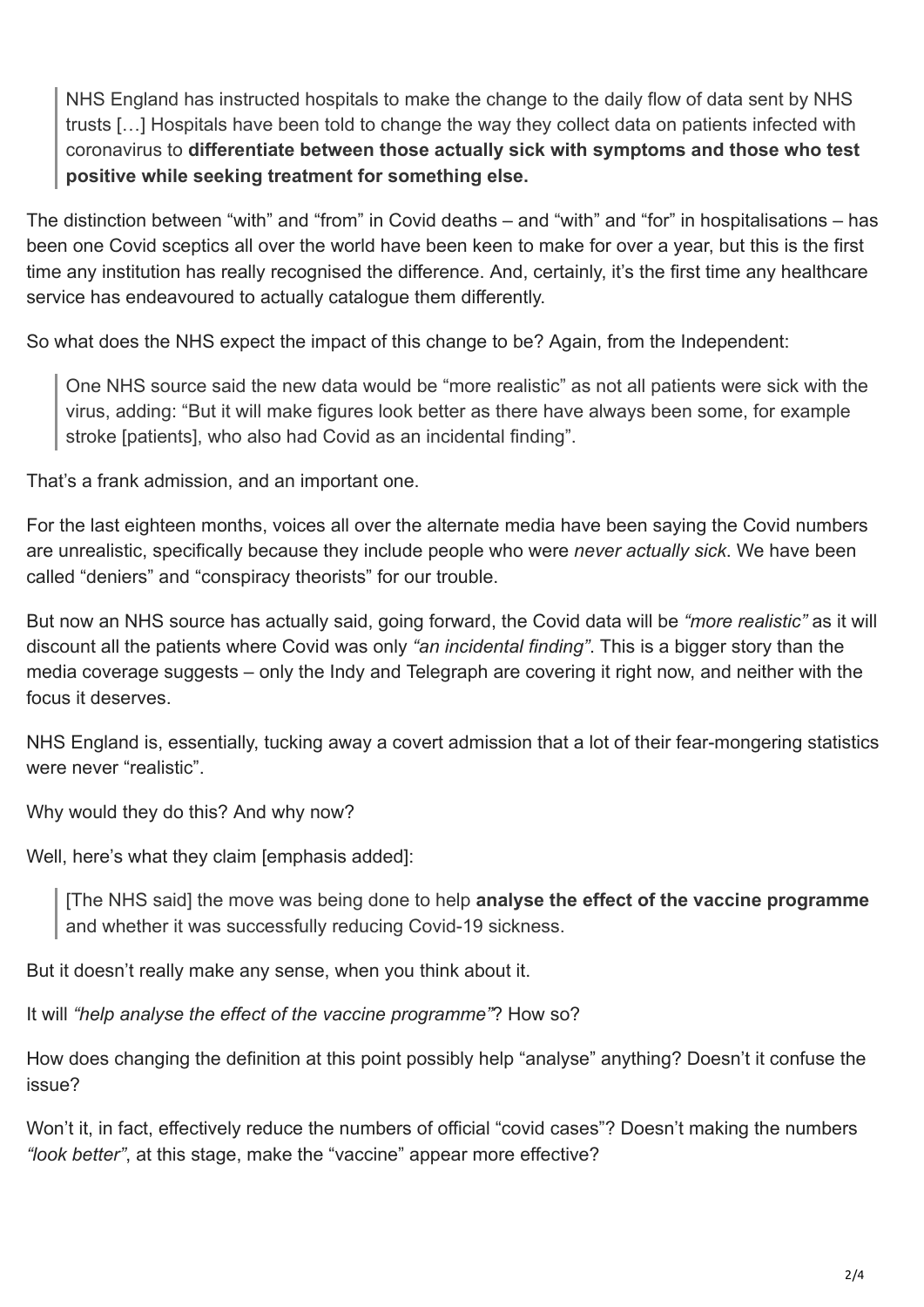It's also important to note that the changes in data collection *will only apply to new patients*, it will **not** be retroactive. Prof Keith Willett, NHS England's Covid incident director, was very clear on that in a quote for the Telegraph [emphasis added]:

In lay terms this could be considered as a binary split between those in hospital 'for Covid-19' and those in hospital 'with Covid-19'. We are asking for this binary split for those patients **newly admitted to hospital** and those **newly diagnosed with Covid while in hospital**."

So, the old (and now admitted unrealistic) data, will not be subject to change. The Covid "case" numbers *before* June 7th are etched in stone – everyone who tested positive was a "case".

But *after* June 7th they will be separating Covid cases *who are actually hospitalised due to Covid19*, from other patients who only have "incidental covid".

Any good scientist will tell you you can't change the way you measure or collect your data halfway through an experiment, and you can't compare data gathered in one way to data gathered in another. That is not "analysing the effect" of anything, it's altering the experiment conditions.

The difference between "with" and "for" **has always existed**, but by applying that filter *only to new data* they will make it appear that it's a new phenomenon, caused by the vaccination programme.

It is incredibly bad science.

…but it's also totally in keeping with the trend of altering Covid practices to create the impression the "vaccine" is having a positive impact.

[We've already reported that WHO changed their](https://off-guardian.org/2020/12/18/who-finally-admits-pcr-tests-create-false-positives/) [Covid diagnosis guidelines](https://off-guardian.org/2021/01/25/who-finally-admits-pcr-is-not-a-diagnostic-test/)[, and their PCR test](https://off-guardian.org/2020/12/18/who-finally-admits-pcr-tests-create-false-positives/) guidelines, in late 2020 and early 2021, right in line with the first vaccination programs being launched. The US CDC has likewise been [repeatedly fiddling](https://off-guardian.org/2021/05/26/more-flagrant-data-manipulation-from-the-cdc/) their definition o[f "breakthrough infection"](https://off-guardian.org/2021/05/18/how-the-cdc-is-manipulating-data-to-prop-up-vaccine-effectiveness/) in order to make the vaccines appear more effective.

This NHS change is just more of the same – altering the experimental conditions to achieve the desired outcome. A total, complete inversion of the scientific method, by the same people who zealously scream about "following the science".

It is deliberate manipulation of the data, being done brazenly in the public eye.

But what impact will it actually have? Throughout the pandemic, how many patients were ever sick with *only* Covid, and how many had cancer, or a stroke or Alzheimers along with "incidental covid"?

[Well, official figures on deaths have shown that well over 80% of so-called "Covid deaths" had at least](https://off-guardian.org/2020/03/23/italy-only-12-of-covid19-deaths-list-covid19-as-cause/) [one serious pre-existing condition, and Bernard Marx did a great breakdown of how the cause of death](https://off-guardian.org/2021/06/02/counting-covids-deceptive-deaths/) figures are manipulated. But that's deaths, what about hospital admissions?

Although only anecdotal, we have been sent results of several Freedom of Information Act requests that UK citizens submitted to their local NHS trusts. These FOI requests ask for the number of people currently in hospital being treated for Covid, or numbers who died solely due to Covid or variations on that theme. Here's [1](https://twitter.com/natty_red/status/1384048208267993088), [2,](https://twitter.com/SooziScoones/status/1361277342421770243) [3](https://twitter.com/dawn47914351/status/1395078813659369475), [4](https://twitter.com/N3TW0RK23/status/1381153584549609473) them. There are a lot more available.